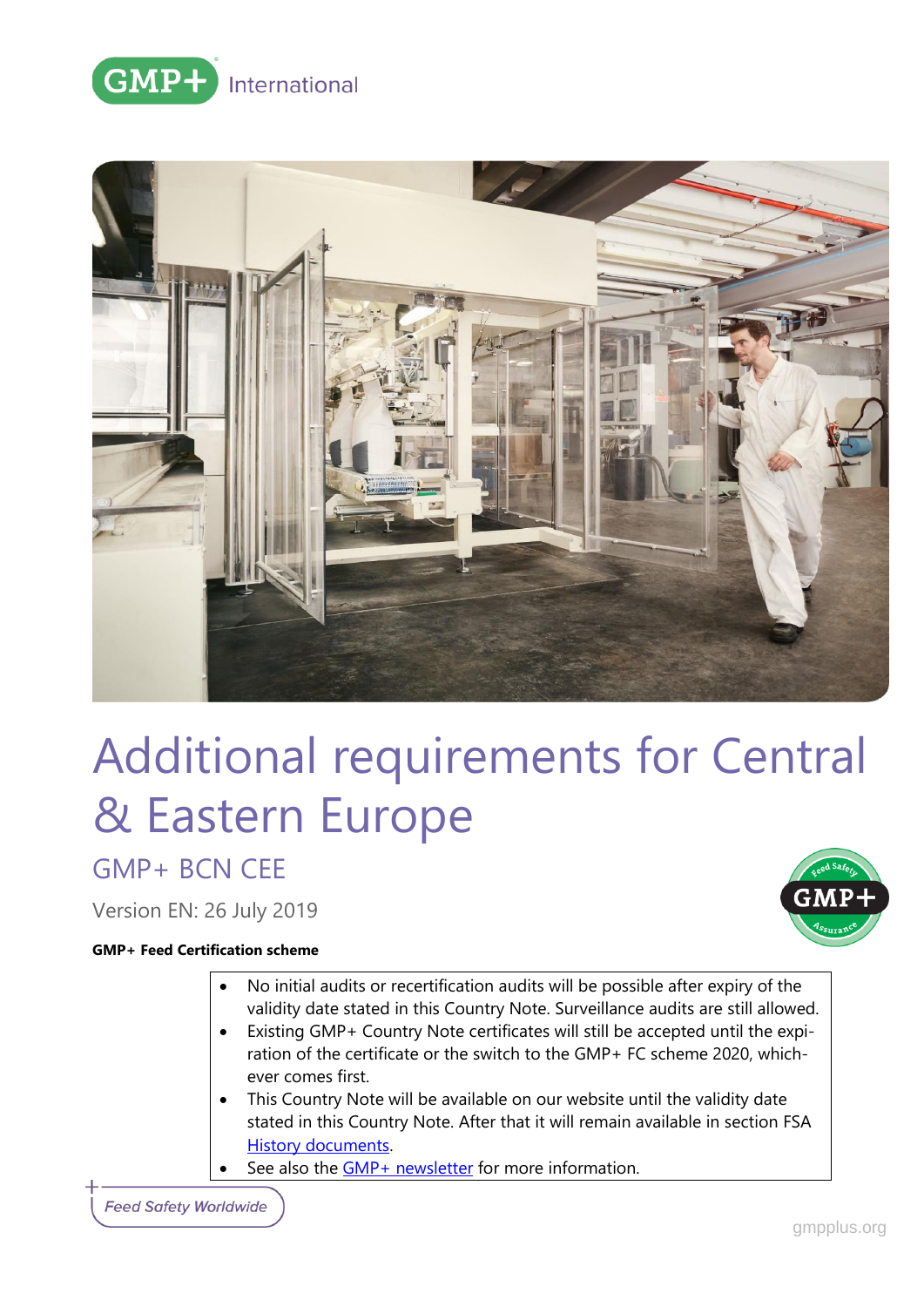# **History of the document**

| Revision no. /<br>Date of approval | <b>Amendment</b>                                                         | <b>Concerns</b>    | <b>Final imple-</b><br>mentation date |
|------------------------------------|--------------------------------------------------------------------------|--------------------|---------------------------------------|
| $0.0 / 11 - 2014$                  | This is a new document                                                   | Entire<br>document | $01 - 01 - 2015$                      |
| $0.1 / 05 - 2018$                  | Correction reference                                                     | 2.1.1              | 01-07-2018                            |
| $0.2 / 08 - 2018$                  | Scope of CN is further clarified:<br>production of fat blend is excluded | 2.2                | 01-04-2019                            |
|                                    | Example of a feed safety data sheet<br>moved to GMP+ D2.6                | Annex              |                                       |
| $0.3 / 07 - 2019$                  | extension of the validity period                                         | 2.1.1              | 26-07-2019                            |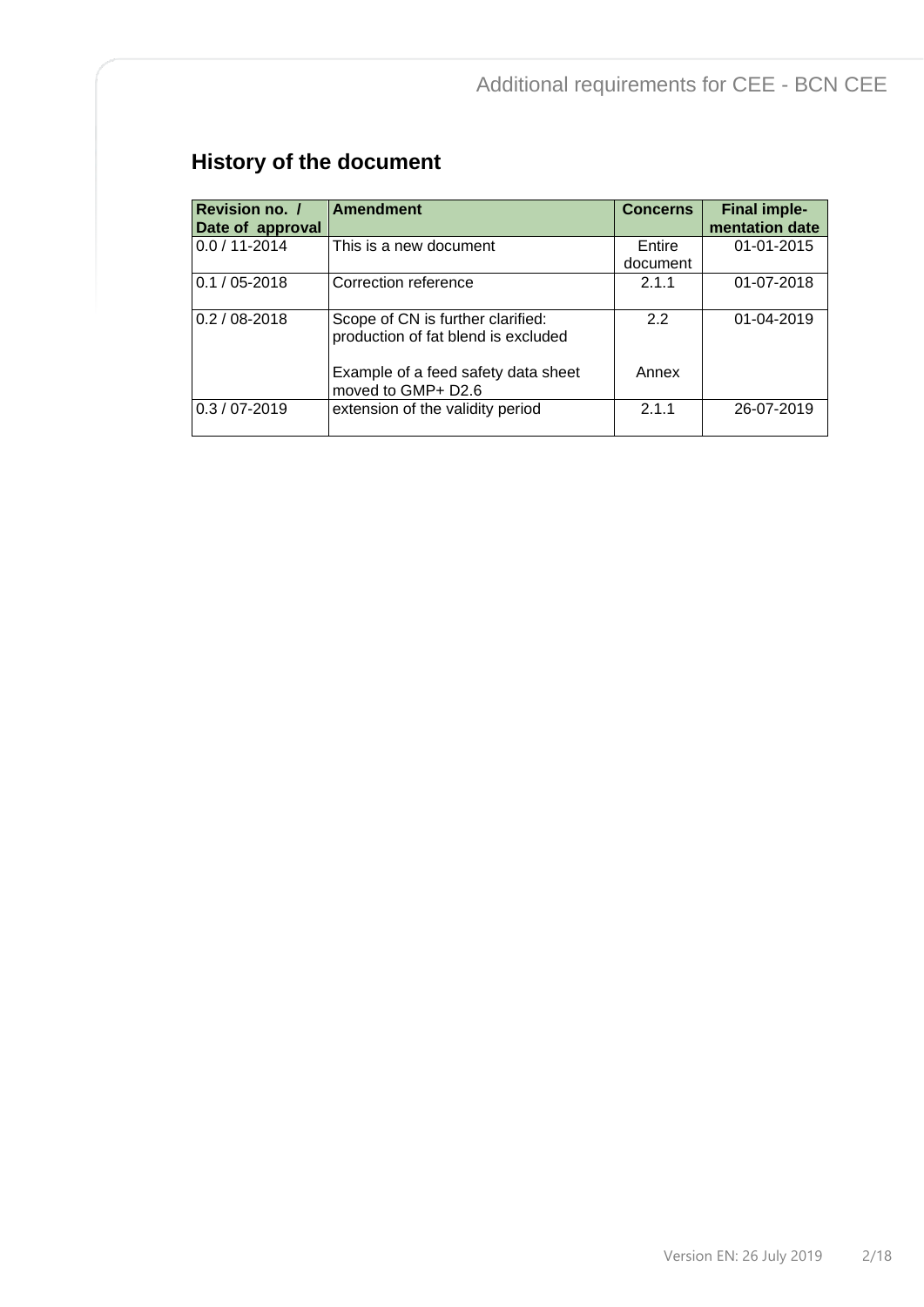# **INDEX**

| 1              |         |                                                    |  |
|----------------|---------|----------------------------------------------------|--|
|                | 1.1     |                                                    |  |
|                | 1.2     | STRUCTURE OF THE GMP+ FEED CERTIFICATION SCHEME  4 |  |
| 2 <sup>1</sup> |         | BACKGROUND, SCOPE, APPLICATION & CERTIFICATION  6  |  |
|                | 2.1     |                                                    |  |
|                | 2.2     |                                                    |  |
|                | $2.3 -$ |                                                    |  |
|                |         |                                                    |  |
| 3              |         |                                                    |  |
| 4              |         | PURCHASE OF NON-ASSURED FEED MATERIALS  12         |  |
|                | 4.1     |                                                    |  |
|                | 4.2     |                                                    |  |
|                | 4.3     |                                                    |  |
|                | 4.4     |                                                    |  |
|                | 4.5     |                                                    |  |
|                | 4.6     |                                                    |  |
| 5              |         |                                                    |  |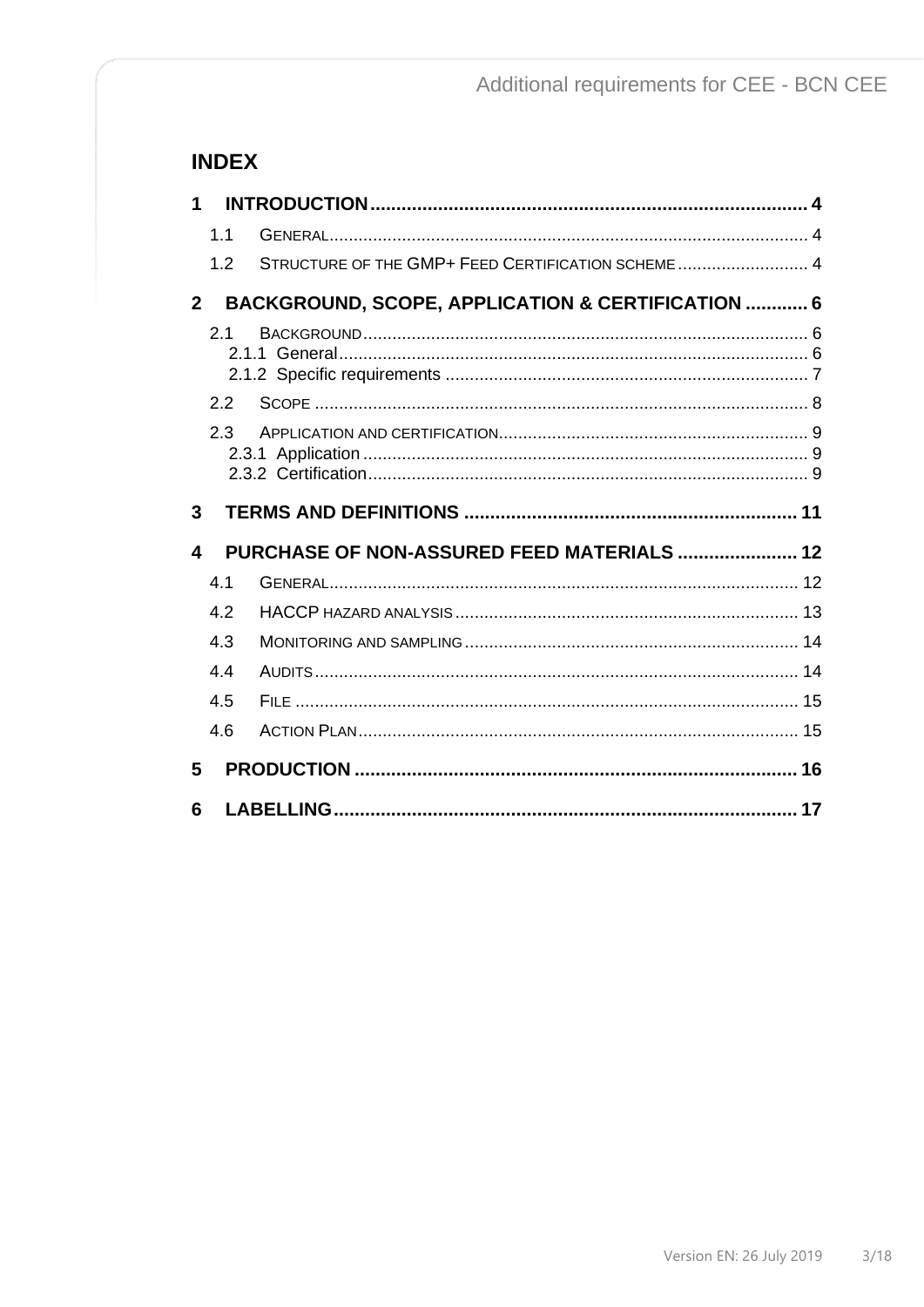# <span id="page-3-0"></span>**1 Introduction**

## <span id="page-3-1"></span>**1.1 General**

The GMP+ Feed Certification scheme was initiated and developed in 1992 by the Dutch feed industry in response to various more or less serious incidents involving contamination in feed materials. Although it started as a national scheme, it has developed to become an international scheme that is managed by GMP+ International in collaboration with various international stakeholders.

Even though the GMP+ Feed Certification scheme originated from a feed safety perspective, in 2013 the first feed responsibility standard has been published. For this purpose, two modules are created: GMP+ Feed Safety Assurance (focussed on feed safety) and GMP+ Feed Responsibility Assurance (focussed on responsible feed).

GMP+ Feed Safety Assurance is a complete module with standards for the assurance of feed safety in all the links of the feed chain. Demonstrable assurance of feed safety is a 'license to sell' in many countries and markets and participation in the GMP+ FSA module can facilitate this excellently. Based on needs in practice, multiple components have been integrated into the GMP+ FSA standards, such as requirements for a feed safety management system, for application of HACCP principles, to traceability, monitoring, prerequisites programmes, chain approach and the Early Warning System.

With the development of the GMP+ Feed Responsibility Assurance module, GMP+ International is responding to requests from GMP+ participants. The animal feed sector is confronted with requests to operate more responsible. This includes, for example, the sourcing of soy and fishmeal which are produced and traded with respect for humans, animals and the environment. In order to demonstrate responsible production and trade, a company can get certified for the GMP+ Feed Responsibility Assurance. GMP+ International facilitates via independent certification the demands from the market.

Together with the GMP+ partners, GMP+ International transparently lays down clear requirements in the Feed Certification scheme. Certification bodies are able to carry out GMP+ certification independently.

GMP+ International supports the GMP+ participants with useful and practical information by way of a number of guidance documents, databases, newsletters, Q&A lists and seminars.

## <span id="page-3-2"></span>**1.2 Structure of the GMP+ Feed Certification scheme**

The documents within the GMP+ Feed Certification scheme are subdivided into a number of series. The next page shows a schematic representation of the content of the GMP+ Feed Certification scheme: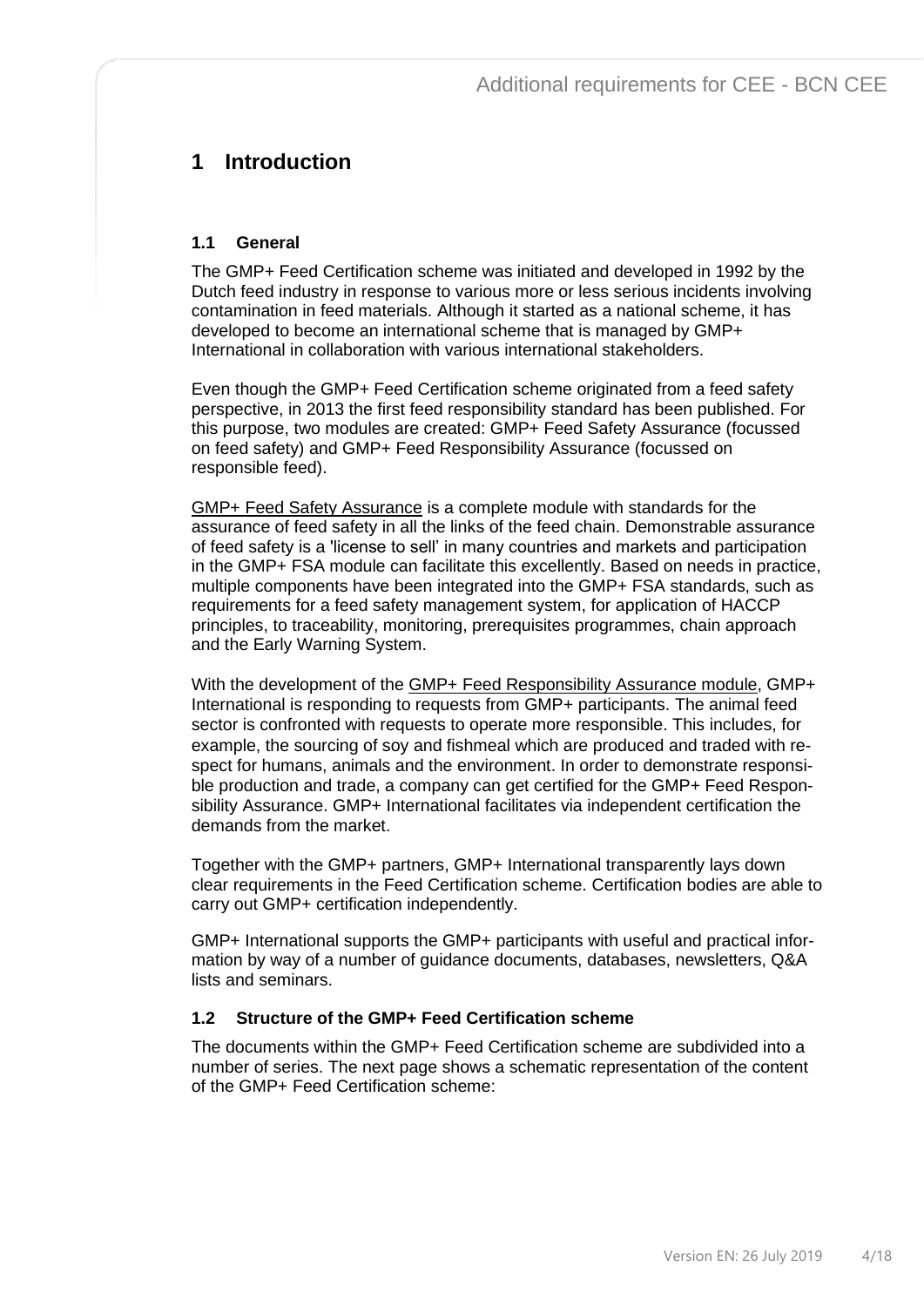

All these documents are available via the website of GMP+ International [\(www.gmpplus.org\)](http://www.gmpplus.org/).

This document is referred to as GMP+ BCN- CEE *Additional requirements for Central and Eastern Europe* and is part of the GMP+ FSA module.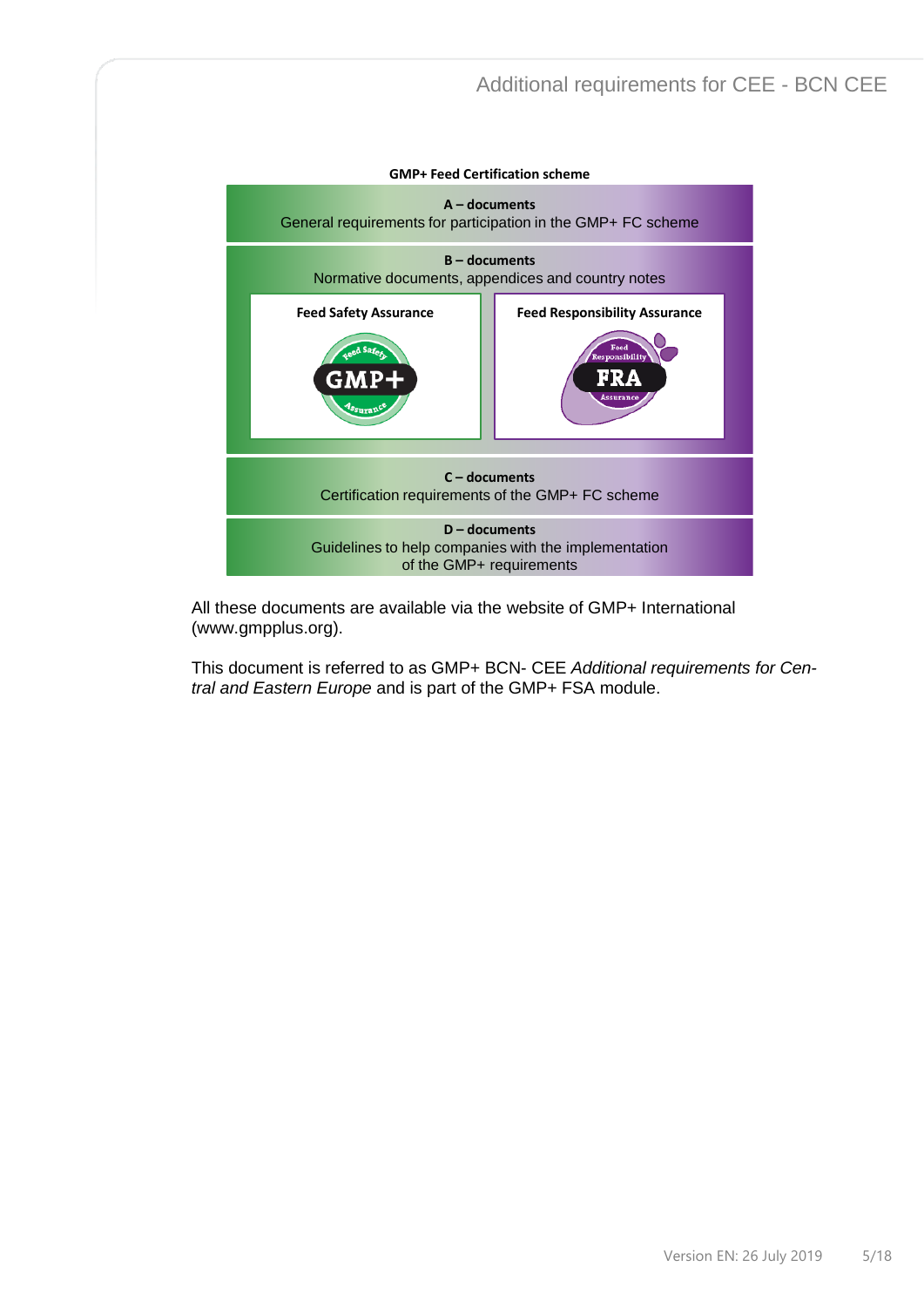# <span id="page-5-0"></span>**2 Background, scope, application & certification**

# <span id="page-5-1"></span>**2.1 Background**

## <span id="page-5-2"></span>2.1.1 General

This GMP+ country note is meant to give specific GMP+ requirements and conditions for a feed company, located in a specified country (section 2.4) which seeks GMP+ FSA certification. These requirements are additional to the basic GMP+ FSA requirements and are meant to provide a wider range of options for establishing a GMP+ feed safety management system for the assurance of the feed safety.

Application (always in combination with a basic GMP+ FSA standard) should make it possible for a feed company to obtain a GMP+ FSA certificate.

#### *Guidance*

*This country note must be considered as compatible to the requirements as laid down in the GMP+ FC scheme, and gives a company the possibility to apply a wider range of purchase requirements ('gatekeeper options'). Further, specific conditions for production of feed are laid down, especially focussed on producing both GMP+ FSA assured feed and non-GMP+ FSA assured feed on one location.*

The current strategy regarding country notes is (next to address special wishes and requests in a special market) to provide a *temporary* exemption of basic GMP+ FSA requirements. Compliance with these requirements is considered to contribute to achieving a sufficient level of feed safety assurance.

This country note will be part of the GMP+ FC scheme until the end of 2021, and be applicable until that date. until the end of 2019, and be applicable until that date. In the meantime, a Plan of Action will be carried out in cooperation with the feed companies in specified countries, with the aim to achieve the desired situation.

Application of a country note is accompanied with a specific scope, registered in the GMP+ Company Database. This improves the transparency in the market.

This country note is accompanied with a promotion plan which GMP+ International carries out in collaboration with the stakeholders in the concerned countries.

*Note: Any feed company or any organization, certification body or consultant, representing feed companies, which are located in other countries than mentioned in*  2.3, are invited to contact GMP+ International if they feel there is an interest for ap*plication of this country note in another country, as well.*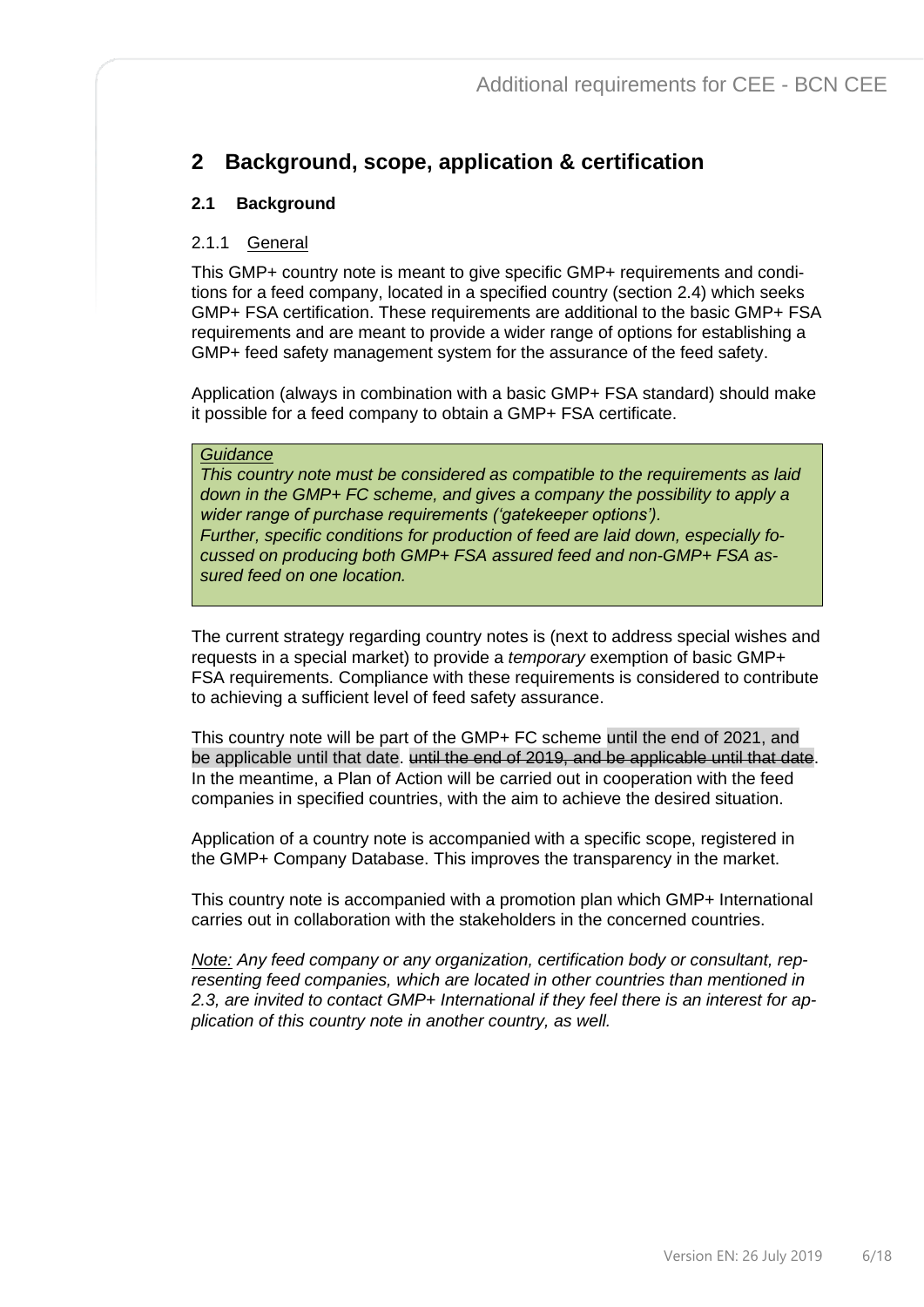## <span id="page-6-0"></span>2.1.2 Specific requirements

The requirements laid down in this country note are addressing the following:

#### *2.1.2.1 Purchasing*

A basic principle in the GMP+ FC scheme is that every link in the feed chain identifies, controls and monitors the feed safety risks. The ultimate goal is that every link in the feed chain applies the same principles and standards for feed safety assurance and demonstrates compliance with a certificate.

As a result of this principle, in the GMP+ FC scheme strict requirements are laid down regarding suppliers and purchase of feed/services. Basically, a company may only purchase feed/services covered under the scope of a GMP+ FSA (or equivalent) certificate. There are only a few exceptions defined to these basic requirements. In such cases, the purchasing GMP+ company is to be considered as a socalled gatekeeper.

In certain countries a lot of suppliers are not (yet) GMP+ FSA certified and therefore it is very hard for a company, who wants to apply GMP+ feed safety assurance, to comply with these basic GMP+ FSA purchase requirements. As a consequence, participation in the GMP+ FC scheme is difficult.

It should be kept in mind that - for example - in Western Europe complete certified feed chains have been achieved step-by-step over the years. Only when enough supply of assured feed and services was guaranteed, the strict requirement to purchase only from certified origins came into force.

GMP+ International admits that it is only fair to give feed markets in other parts of the world a certain period of time to achieve the same density in certified companies and to reach the same level of feed safety assurance. Also, for these feed markets a step-by-step approach should be introduced, and for a certain period of time more general gatekeeper options should be applicable. This should give at least the most ambitious feed companies in those markets the possibility to start with GMP+ feed safety assurance.

With this in mind, in this country note specific requirements are laid down, mainly to give a company more possibilities to act as a gatekeeper. These specific purchase requirements, laid down in this country note, can be applied in combination with the basic purchase requirements as laid down in the GMP+ FSA standards and in GMP+ BA10 'Minimum Requirements for Purchasing'.

### *2.1.2.2 Production*

For several reasons, the GMP+ FC scheme does not allow producers of feed to exclude for a location a part of the production from certification. This is clearly stated in GMP+ A1 *General regulations*, section 4.

However, to comply with this requirement in a market where requests for GMP+ FSA assured feed is still very limited, is very difficult for a company.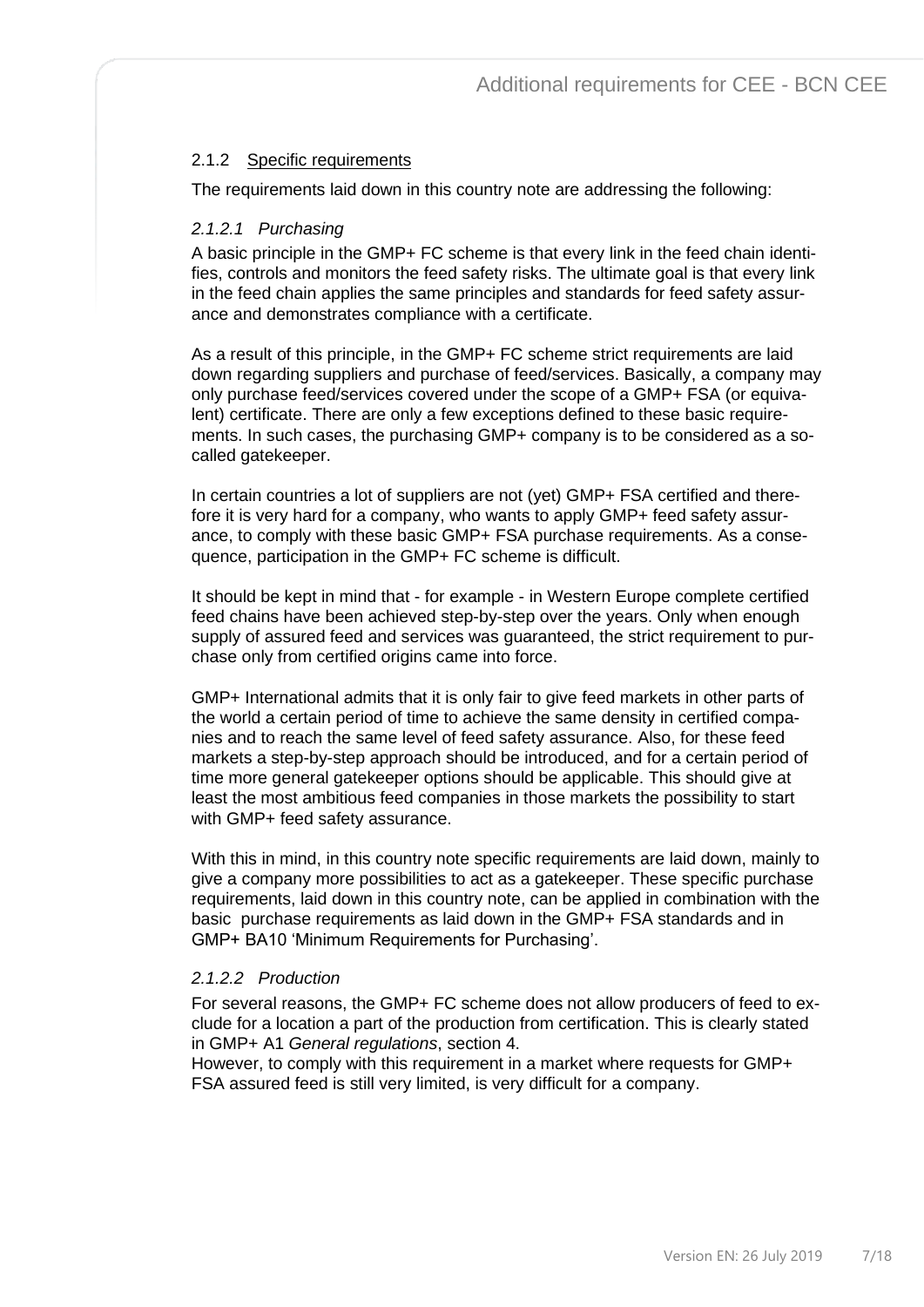This country note gives opportunities to produce

1) GMP+ FSA assured feed, and

2) non-GMP+ FSA assured feed

in one location.

Regarding 'GMP+ assured feed', 2 types of feed can be identified

- 1a) GMP+ FSA assured feed, produced in compliance with the GMP+ B1 standard;
- 1b) GMP+ FSA assured feed, produced in compliance with the GMP+ B1 standard and the GMP-BCN-CEE Country Note .

Special scopes have been defined, and labelling must assure that the market is unambiguous informed about what feed is delivered.

The required feed safety management system should assure that the GMP+ FSA assured feed is in compliance with all the relevant requirements, and is not affected by the production of any other feed or any other product.

The next table the options are summarized. See for further details regarding scope section 2.3.2 and for labelling chapter 6

| <b>Feed product</b>   | <b>Application of</b> | <b>Scope description</b> | <b>Labelling</b>      |
|-----------------------|-----------------------|--------------------------|-----------------------|
| GMP+ FSA assured com- | <b>GMP+B1</b>         | Production of com-       | No specific labelling |
| pound feed            |                       | pound feed               | required              |
| GMP+ FSA assured pre- | <b>GMP+B1</b>         | Production of pre-mix-   | No specific labelling |
| mixtures              |                       | tures                    | required              |
| GMP+ FSA assured com- | GMP+ B1 and           | Production of com-       | GMP+ FSA assured      |
| pound feed            | GMP+ BCN CEE          | pound feed - CEE         | $-CEE$                |
| GMP+ FSA assured pre- | GMP+ B1 and           | Production of pre-mix-   | GMP+ FSA assured      |
| mixtures              | GMP+ BCN CEE          | tures - CEE              | $-CEE$                |
| Non-GMP+ FSA assured  |                       |                          | Non-GMP+ FSA as-      |
| compound feed         |                       |                          | sured                 |
| Non-GMP+ FSA assured  |                       |                          | Non-GMP+ FSA as-      |
| pre-mixtures          |                       |                          | sured                 |

### <span id="page-7-0"></span>**2.2 Scope**

This country note provides specific GMP+ FSA requirements for

- Purchase of processed feed materials from non-certified origin (in addition to the general GMP+ purchase requirements as laid down in GMP+ BA10 *Minimum requirements for Purchasing).*
- Production of GMP+ FSA assured feed (compound feed and pre-mixtures) and non-GMP+ FSA assured feed (compound feed and pre-mixtures) on one location.
- Labelling.

*Note: This country note cannot be applied for the production of mixes of fat and oil products (fat blends). This type of compound feed shall be produced with application of the regular GMP+ B1 standard.*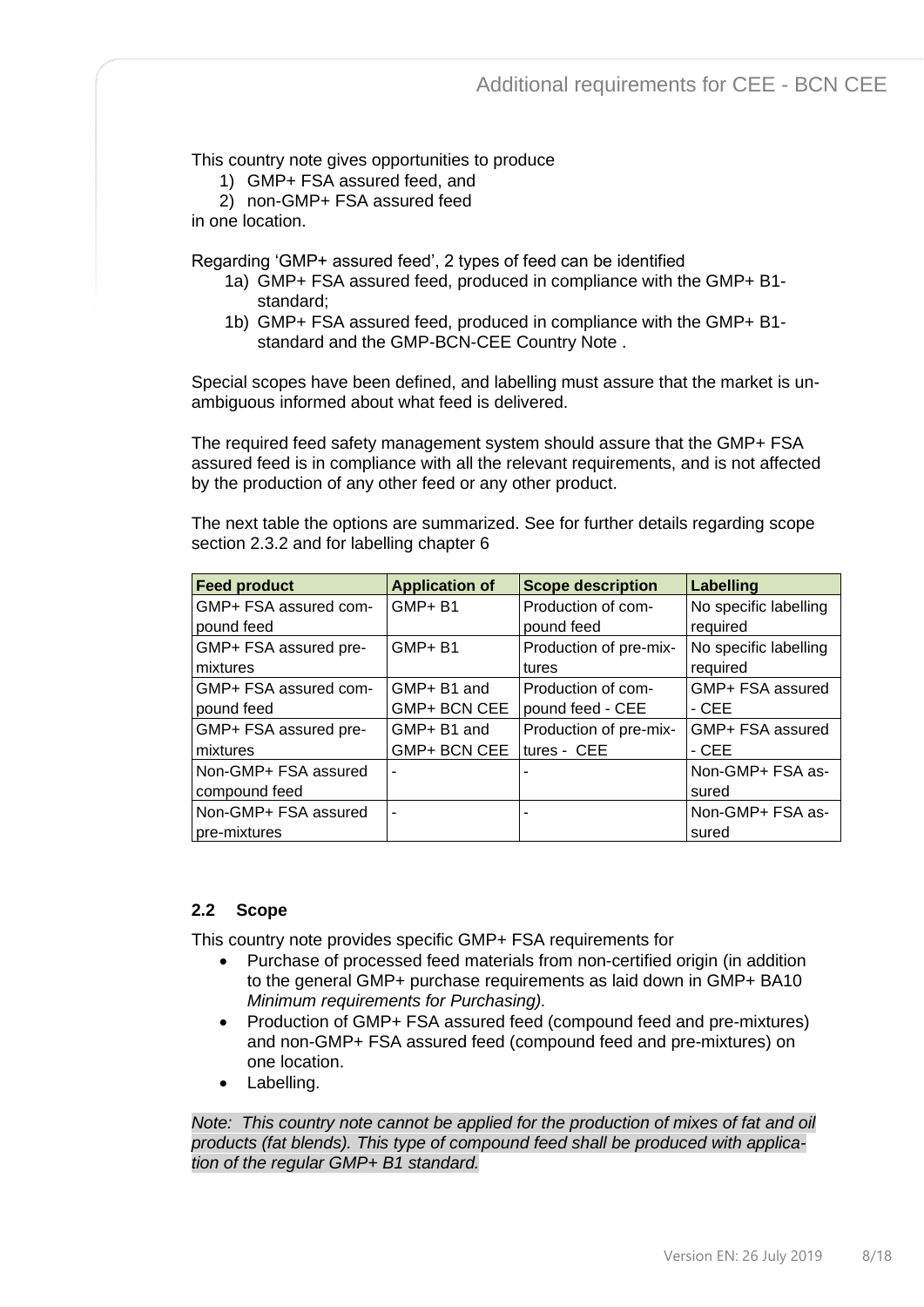#### *Guidance*

*The focus for purchasing is especially on processed feed materials, as for a lot of processed feed materials the gatekeeper options in the GMP+ FC scheme are limited.* 

*Gatekeeper options for purchasing services like all kind of transport and storage are laid down in the GMP+ FC scheme, especially in GMP+ BA10 'Minimum requirements for purchasing'.* 

## <span id="page-8-0"></span>**2.3 Application and certification**

### <span id="page-8-1"></span>2.3.1 Application

This GMP+ country note must always be applied in combination with the GMP+ B1 standard. It gives a number of special options for purchasing processed feed materials and production of compound feed or pre-mixtures.

Only feed companies, located in certain countries (see the table below for specification) may, within the framework of complying with GMP+ FC scheme requirements, apply this country note.

| <b>Country</b>        | <b>Company</b>            | <b>Standard</b> |
|-----------------------|---------------------------|-----------------|
| Poland                | Producer of compound feed | GMP+B1          |
|                       | Producer of pre-mixtures  | GMP+B1          |
| <b>Czech Republic</b> | Producer of compound feed | GMP+B1          |
|                       | Producer of pre-mixtures  | GMP+B1          |
| Ukraine               | Producer of compound feed | GMP+B1          |
|                       | Producer of pre-mixtures  | GMP+B1          |
| Slovakia              | Producer of compound feed | GMP+B1          |
|                       | Producer of pre-mixtures  | GMP+B1          |

### <span id="page-8-2"></span>2.3.2 Certification

When a company shows compliance with both the requirements from the GMP+ B1-standard and this country note, a GMP+ FSA certificate may be granted.

Certified companies will be registered with an additional scope in GMP+ International's Company Database. Also, this scope will be stated on the certificate. This scope is defined as

- Production of compound feed CEE
- Production of pre-mixtures CEE

### Note:

A compound feed or pre-mixture processed with a feed material which is purchased by applying this country note, may only be distributed as GMP+FSA assured feed on the local market, and must be specific labelled according to the requirements, laid down in this country note. Specification on the free part of the scope (on certificate and in the GMP+ Companies Database) must give clear and unambiguous information under which scope the feed is assured.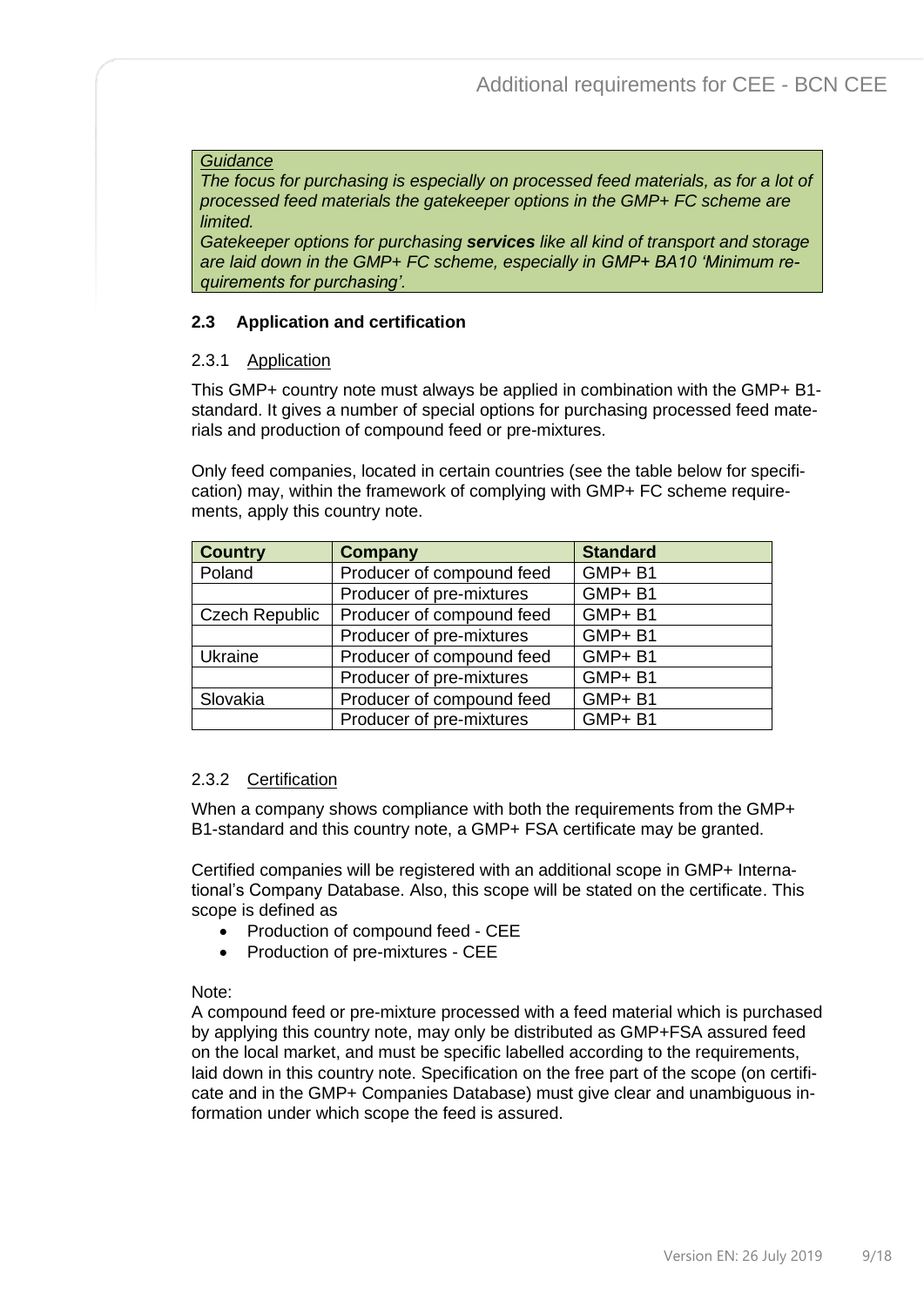#### *Guidance Examples*

- *1) A compound feed producer applies the GMP+ B1-standard. He establishes a feed safety management system to assure the production of compound feed. He applies this country note for purchasing feed materials from non-certified feed material suppliers. These feed materials are processed in all his compound feed. The scope of the certificate states*
	- *Production of compound feed – CEE*

*The free part for scope description on the certificate states the specific compound feed.*

- *2) A compound feed producer applies the GMP+ B1-standard. He establishes a feed safety management system to assure the production of compound feed. He applies this country note for purchasing feed materials from non-certified feed material suppliers. These feed materials are processed in a part of his compound feed, for example only in compound feed for pigs. All other compound feed production is in compliance with the regular GMP+ FSArequirements. The scope of the certificate states*
	- *Production of compound feed*
	- *Production of compound feed – CEE*

*The free part for scope description on the certificate states the specific compound feed for both scopes.*

- *3) A compound feed producer applies the GMP+ B1-standard. He establishes a feed safety management system to assure a part of the production of compound feed. He applies this country note for purchasing feed materials from non-certified feed material suppliers. These feed materials are processed in his compound feed. The scope of the certificate states*
	- *Production of compound feed*
	- *Production of compound feed – CEE*

*The free part for scope description on the certificate states the GMP+ FSA assured/non-GMP+ FSA assured compound feed.*

*4) A compound feed producer applies the GMP+ B1-standard. He establishes a feed safety management system to assure the production of compound feed. He applies this country note for purchasing feed materials from non-certified feed material suppliers, but there is a trader involved. This trader must be included in the gatekeeper system. Responsibilities must be made clear. The compound feed producer must demonstrate overall compliance with the relevant requirements of this country note.* 

*These feed materials are processed in a part of his compound feed, for example only in compound feed for pigs. All other compound feed production is in compliance with the regular GMP+ requirements.*

*The scope of the certificate states*

- *Production of compound feed*
- *Production of compound feed – CEE*

*The free part for scope description on the GMP+ FSA certificate states the specific compound feed for both scopes.*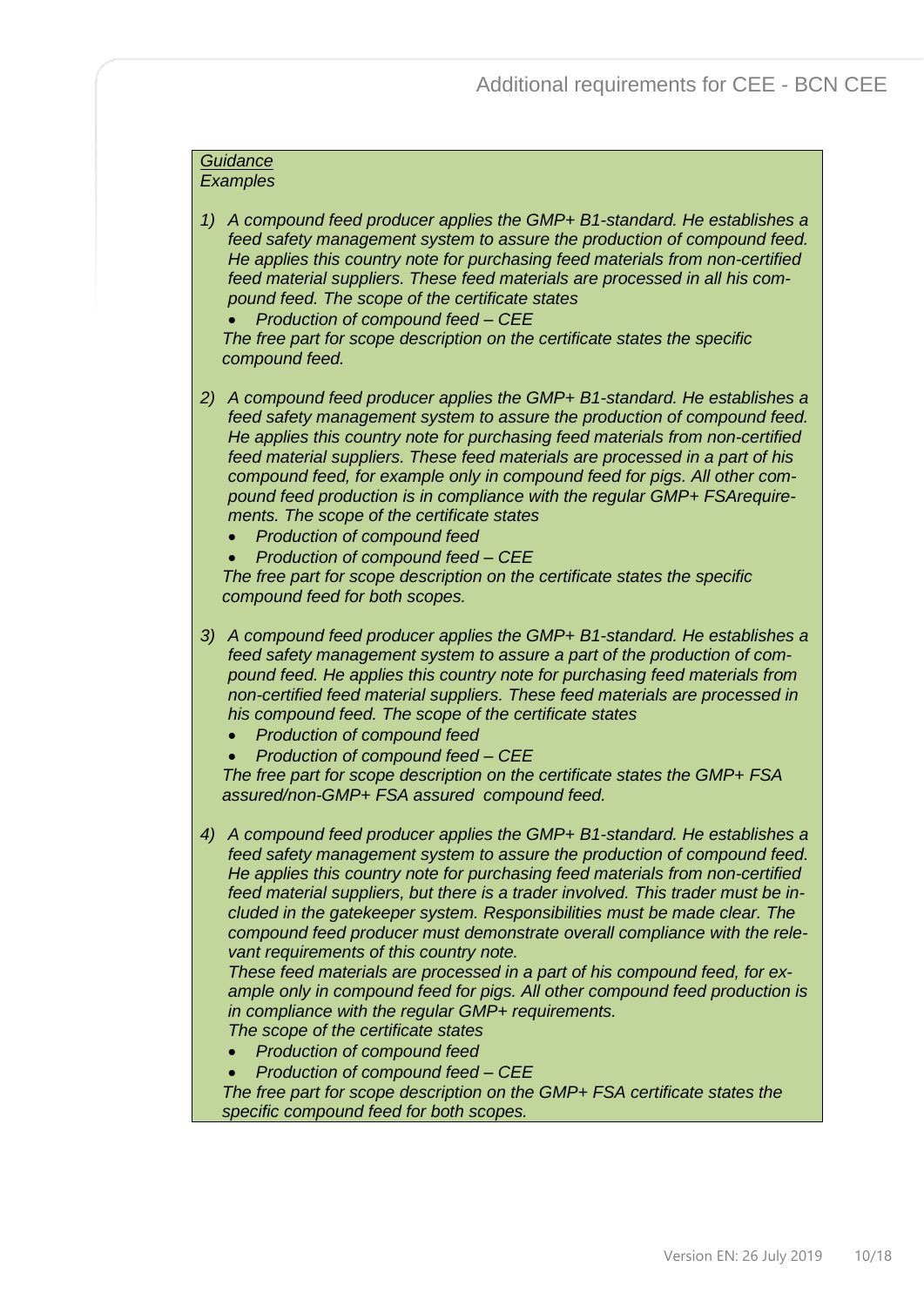# <span id="page-10-0"></span>**3 Terms and definitions**

See GMP+ A2 *Definitions and Abbreviations* for definitions*.* As a differentiation or addition, the following specific definitions apply to this country note:

| <b>Term</b>                                                          | <b>Explanation</b>                                                                                                                                                                                                                                                      |
|----------------------------------------------------------------------|-------------------------------------------------------------------------------------------------------------------------------------------------------------------------------------------------------------------------------------------------------------------------|
| Participant<br>(most of the time re-<br>ferred to as gate-<br>keeper | The company participating in the GMP+ FSA module. In<br>this country note this company is most of the time referred<br>to as: gatekeeper.<br>This country note states that only a compound feed pro-                                                                    |
|                                                                      | ducer or a premixture producer can act as a gatekeeper.                                                                                                                                                                                                                 |
| <b>GMP+FSMS</b>                                                      | The feed safety management system, as required by the<br>GMP+ FSA standards, which a feed company must estab-<br>lish, implement and maintain in order to assure the safety<br>of the feed. See respectively 'GMP+ FSA assured feed'<br>and 'non-GMP+ FSA assured feed' |
| GMP+ FSA assured<br>feed                                             | A feed which is produced and assured under the GMP+<br>FSMS of the feed company in order to comply with the rel-<br>evant GMP+ standards.                                                                                                                               |
| Non-GMP+ FSA as-<br>sured feed                                       | A feed which does not necessarily comply with the rele-<br>vant GMP+ standards. With the GMP+ FSMS, a feed<br>company assures strict (physical) separation between<br>GMP+ FSA assured feed and non-GMP+ FSA assured<br>feed.                                           |
| Supplier                                                             | This is in most cases the producer of the processed feed<br>material                                                                                                                                                                                                    |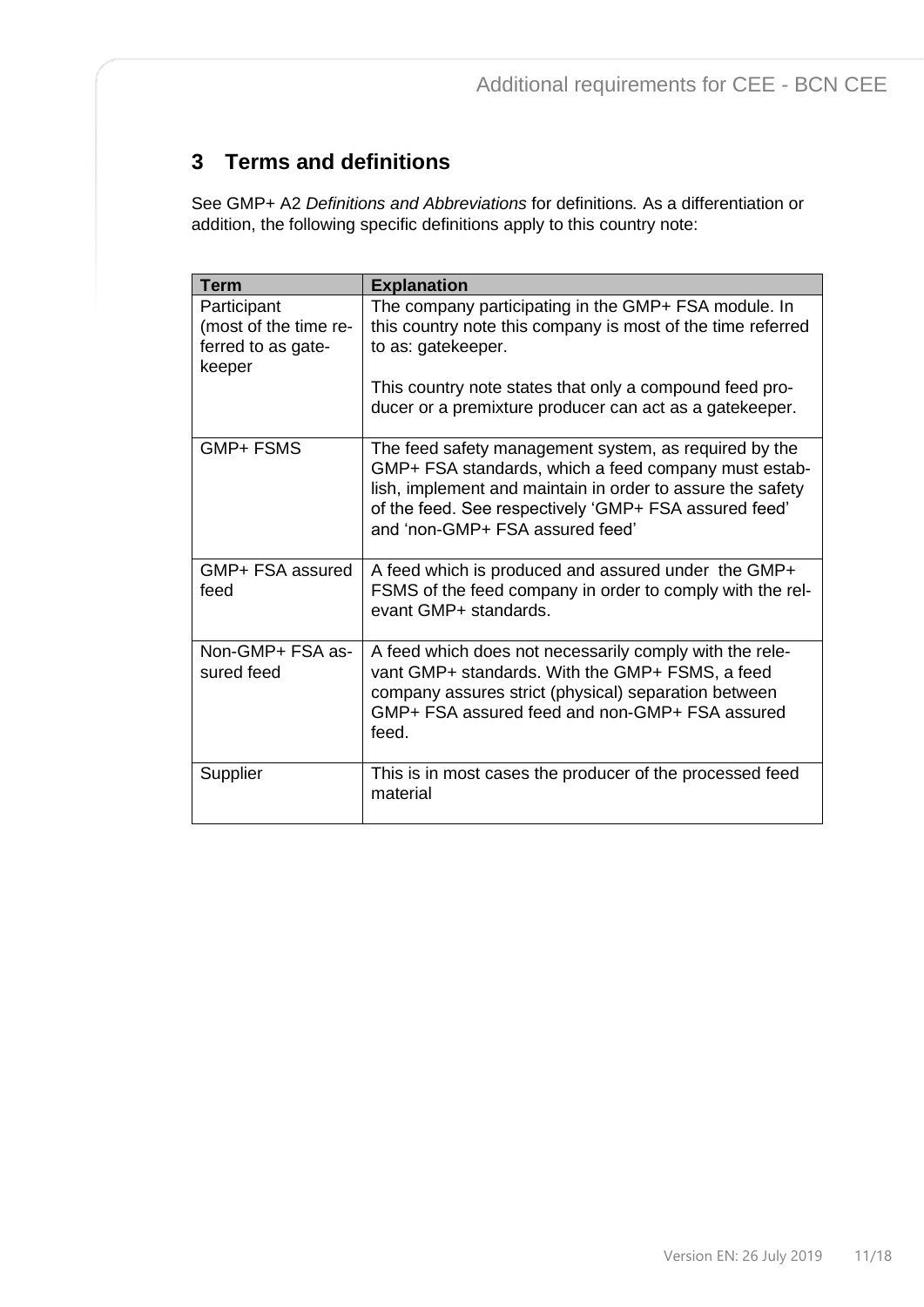# <span id="page-11-0"></span>**4 Purchase of non-assured feed materials**

The following applies to purchasing feed materials, which are not assured under the GMP+ FSA certificate of a supplier.

#### *Guidance:*

*This supplier is in most cases the producer of the feed material. If there is also a trader involved, the scope of the gatekeeper system should of course also include the trader.*

*The compound feed producer or the pre-mixture producer is overall responsible for demonstrating compliance with the relevant requirements for the gatekeeper system. He may delegate specific tasks and responsibilities to the supplier, or the trader. If so, a specific agreement must be made.*

*Note: A feed material which is assured under a relevant certificate of another, approved scheme should also be considered as 'GMP+ FSA assured'. See for approved schemes/certificates GMP+ BA10 'Minimum requirements for Purchasing'* 

*Note: The GMP+ Feed Certification scheme covers all links in the feed chain between growers (primary production) up to delivery to livestock farmers. For the purchasing of unprocessed primary products as feed materials see the relevant annex of GMP+ BA10 'Minimum requirements for Purchasing'.*

## <span id="page-11-1"></span>**4.1 General**

The gatekeeper can purchase a non-GMP+ FSA assured feed material to process in feed for the local market.

Note: Where GMP+ BA10 *Minimum requirements for Purchasing* gives gatekeeper protocols, these apply.

#### *Guidance:*

*In GMP+ BA10 'Minimum Requirements for Purchasing' gatekeeper protocols are laid down for purchasing specific feed materials:*

- *Unprocessed goods, directly from a grower*
- *Unprocessed goods, from collectors*
- *Palm oil (GMQ)*
- *(former) foodstuffs*

*Besides this, gatekeeper protocols are laid down for assuring non-certified transport and storage.*

For this, the gatekeeper must establish and implement a special written procedure ('gatekeeper system') which is in compliance with this country note and guarantees that the feed material complies with the relevant GMP+ FSA requirements.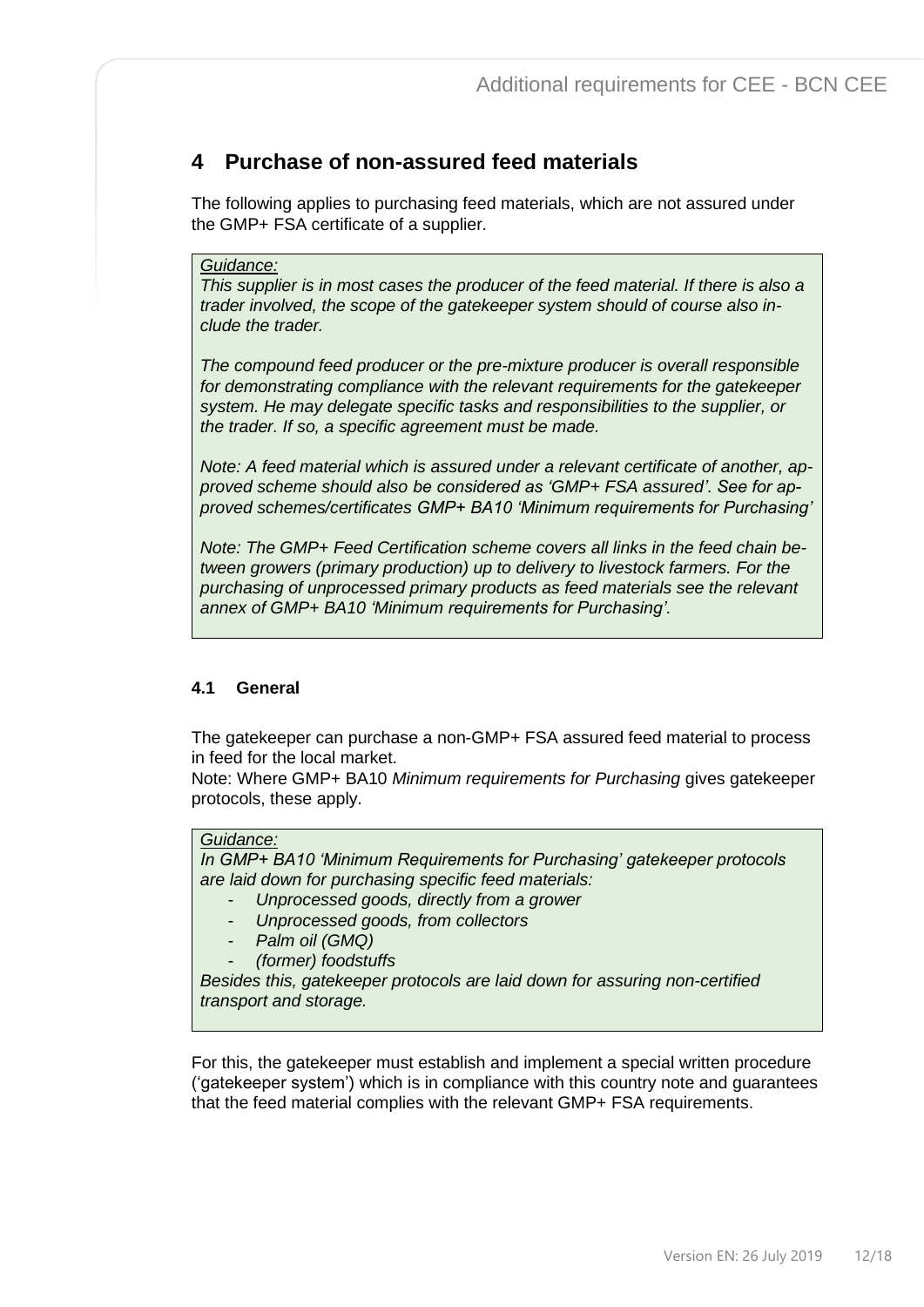The gatekeeper must demonstrate compliance with the requirements in this country note. If - for whatever reason - responsibilities and tasks related to operational procedures of the gatekeeper system are delegated to the supplier (or the trader, if there is a trader involved), this must be clear and unambiguous laid down in a quality agreement.

## <span id="page-12-0"></span>**4.2 HACCP hazard analysis**

The gatekeeper must conduct a HACCP analysis per supplier and per feed material or group of feed materials.

#### *Guidance:*

*It may be decided for reasons of effectiveness to form groups of feed materials. i.e. different feed materials originating from one production process;* 

- *Such a group can be assessed all as one. It is important that:*
- *a. specific differences between the individual feed materials are examined critically;*
- *b. the production and storage conditions are equivalent;*
- *c. no major aspects relating to feed safety are forgotten.*

This hazard analysis must at least consist of the following phases:

- a. Specification of the feed material, including origin and production method.
- b. Process diagram (general/specific) of the feed material's production up to physical delivery to the gatekeeper.
	- 1. The hazard analysis must also include the pre-production phases of the feed material insofar these are relevant for analysing possible hazards. This may concern (production of) raw materials, use of processing aids and technological additives used in the production of the feed material.
	- 2. The hazard analysis must also include all post-production phases until delivery to the gatekeeper, including transport, (temporary) storage, repackaging etc.,
- c. Hazard analysis: identification of hazards and risk assessment.
- d. Overview of the available general and specific control measures for controlling identified risks.
- e. Monitoring plan and results. Compliance with minimum sampling and testing requirements as laid down in this protocol is required.

Note: Information, provided by the supplier, can be used.

Further, the generic risk assessments of feed materials, published on the website of GMP+ International, give an indication about generically defined hazards. Assessing and – if appropriate - controlling these hazards must be given sufficient attention.

The gatekeeper must decide if additional control measures are necessary.

#### *Guidance:*

*In appendix 1 of this country note, an example of a sheet is given, which can be used to summarize the results of the hazard analysis.*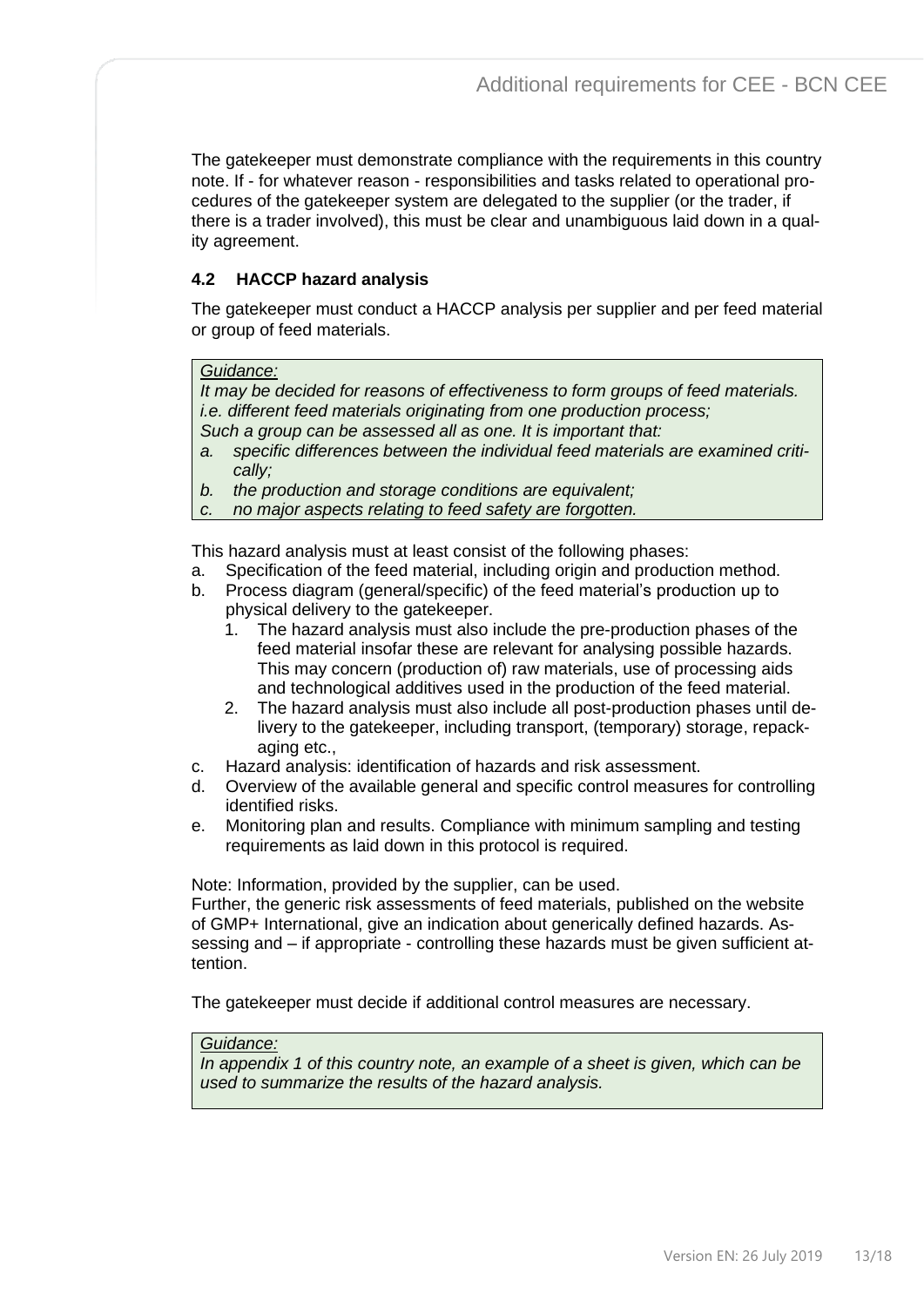# <span id="page-13-0"></span>**4.3 Monitoring and sampling**

The gatekeeper must also decide if additional monitoring is necessary. The considerations and general requirements for monitoring, laid down in GMP+ BA4 *Minimum requirements for Sampling and Analysis* must be taken into account.

Enough samples must be taken to carry out the monitoring plan. Sampling may take place in the production, loading or delivery site of the feed. Sampling must be done in compliance with generally accepted sampling methods.

The frequency of monitoring depends on the risk profile of the feed material, the results of the hazard analysis and the quality assurance applied by the supplier

#### *Guidance:*

*On the GMP+ International's website a lot of information is available to support companies in defining risks, controlling risks and monitoring CCP's For example, in GMP+ BA4 'Minimum requirements for sampling and analysing' a formula is give for calculating a realistic frequency for monitoring.*

#### Note:

- During first delivery (= a new supplier and/or a new feed material/feed additive), an analysis (focussed on relevant safety parameters) must be conducted before first use.

#### <span id="page-13-1"></span>**4.4 Audits**

The gatekeeper must also decide if additional auditing of the supplier of feed materials is necessary. If so, the frequency depends on the risk profile of the feed material, the results of the hazard analysis and the quality assurance applied by the supplier.

A supplier of a *processed* feed material must be audited at least once every year.

Audits may be carried out by or on behalf of the gatekeeper.

#### *Guidance:*

*Examples:* 

- *A qualified member of the gatekeeper's staff;*
- *An appropriately accredited inspection or certification body contracted by the gatekeeper or the supplier.*
- *An external company (e.g. consultant) providing audit services*

*Audits may also be conducted on behalf of a group of companies.*

*It is important that auditors are carefully selected and well instructed. In appendix 1 of this country note, an example of a sheet is given, which can be used to summarize the results of the hazard analysis. However, this sheet can also be used to summarize/report the results of an audit.*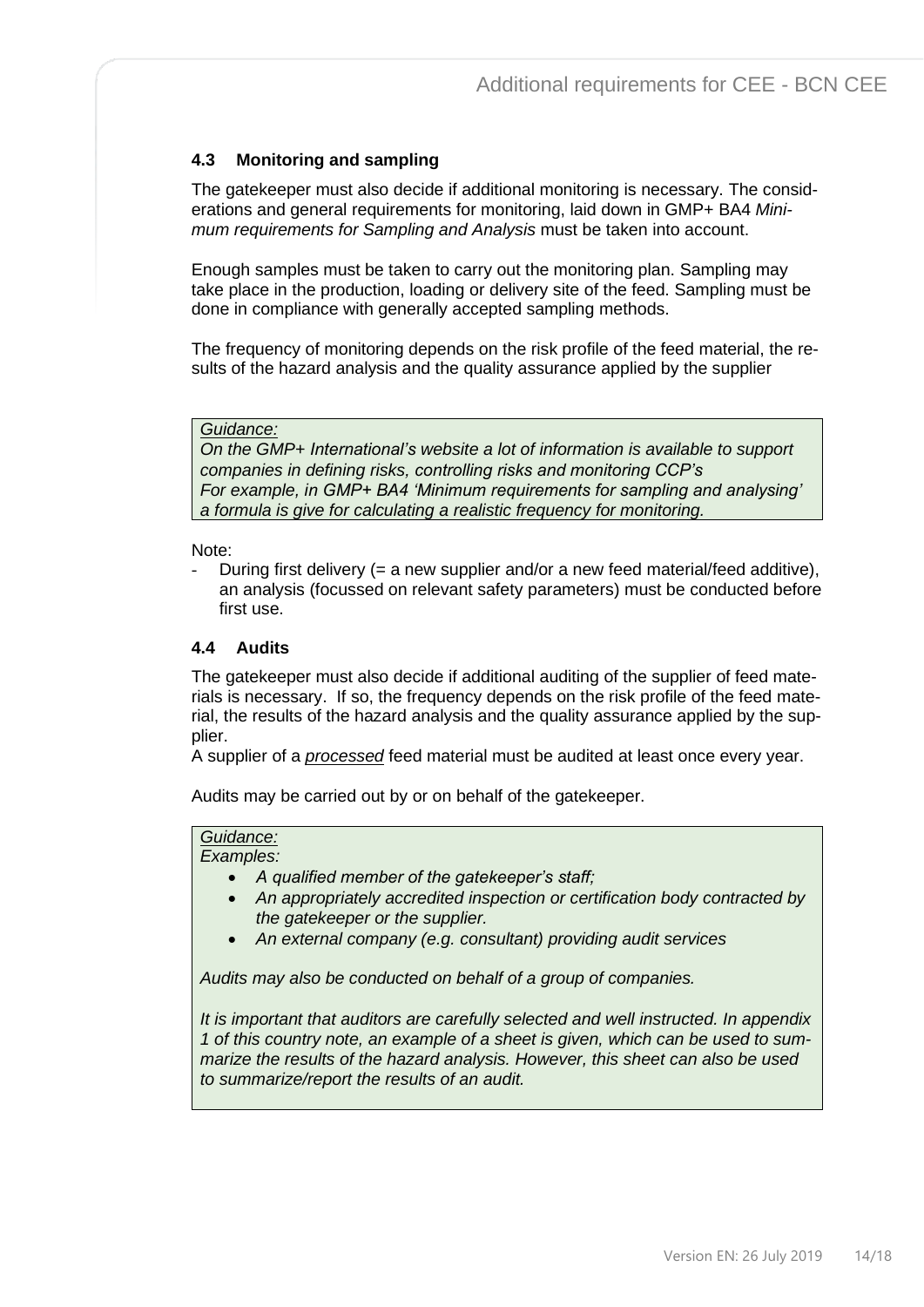# <span id="page-14-0"></span>**4.5 File**

The gatekeeper must further compile a file with at least (results of) the above mentioned items. This file must also include:

- a. All relevant records or approvals of the supplier in accordance with national and international legislation;
- b. The written quality agreement (such as a contract) with the supplier.
- c. All results of monitoring and audits conducted by or on behalf of the gatekeeper.

This file must be part of the GMP+ documentation, and must be controlled and updated as such.

## <span id="page-14-1"></span>**4.6 Action Plan**

The gatekeeper must set up an Action Plan to achieve that suppliers meet the basic GMP+ requirements, as laid down in GMP+ BA10 *Minimum requirements Purchase*. This means that each supplier assures his own products and activities, and is certified as well.

This Action Plan must have clear actions and activities to stimulate suppliers to meet the relevant requirements, and clear end dates when results or sub results are achieved, yearly.

This Plan of Action may be set up together with other companies, and may include the support of, for instance, GMP+ International.

#### *Guidance:*

*The above described gatekeeper's principle can be applied only temporary. The ultimate aim must be that each link in the feed chain takes his responsibility and assures his activities and products by his own feed safety assurance system, and be certified as such.* 

*It should not be necessary to apply a general gatekeeper option as it is laid down in this country note for years and years.*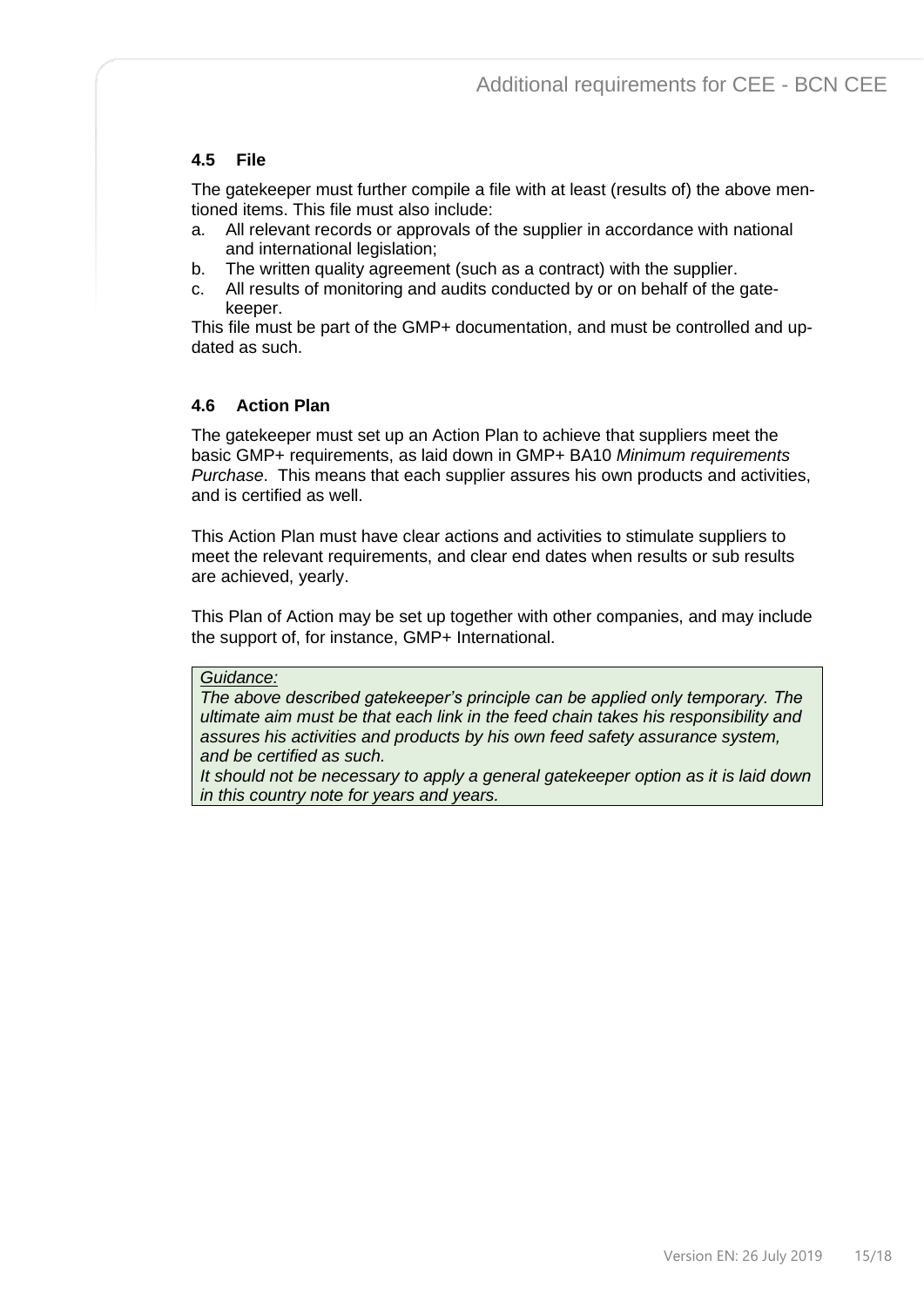# <span id="page-15-0"></span>**5 Production**

The gatekeeper is allowed to produce non-GMP+ assured compound feed/ premixtures in the same location/facility where GMP+ assured compound feed/ premixtures are produced. The Feed Safety Management system must assure a strict and complete physical and organisational separation at all stages of processing, producing, (internal) transportation and storage.

When such a complete separation cannot be realized, a HACCP risk analysis must demonstrate that the safety of the GMP+ FSA assured products is not affected negatively.

Note: The activities and processes related to the production of non-assured feed/pre-mixtures must be available for auditing to verify compliance with the above requirements.

#### *Guidance:*

*In GMP+ A1 'General regulations' is laid down that all feed, produced in one location, must be produced according to the GMP+ requirements, and must meet the relevant GMP+ FSA standards.*

*In the framework of this country note, however, this strict condition does not apply.*

*Note: See also the labelling requirements in chapter 6.*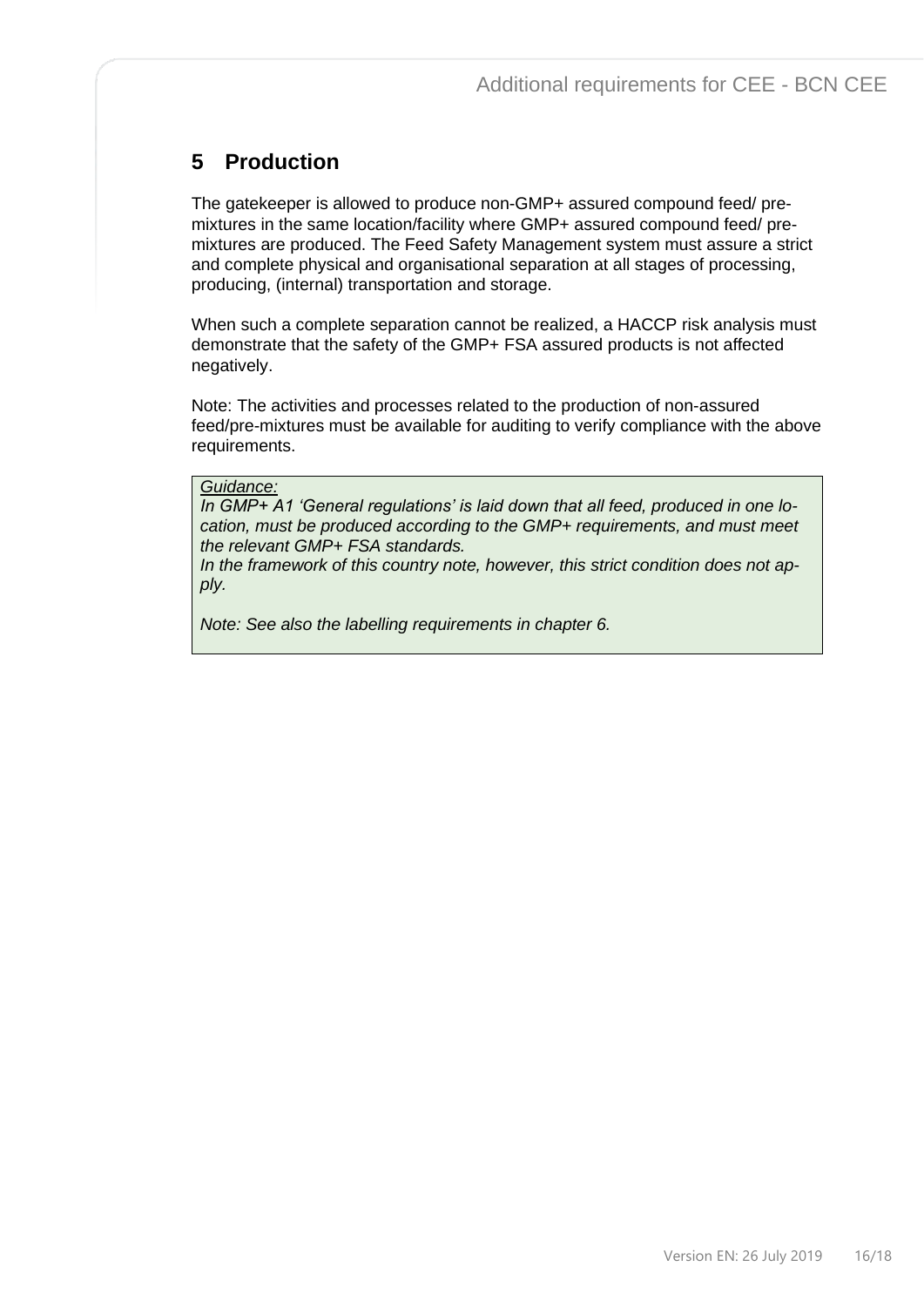# <span id="page-16-0"></span>**6 Labelling**

The gate keeper must provide his customer with relevant information, in accordance with national legislation.

When applying this this country note, additionally unambiguous information must provide. This means:

- GMP+ FSA assured compound feed or pre-mixtures must meet the requirements as laid down in GMP+ BA6 *Minimum requirements for labelling and delivery.*
- GMP+ FSA assured compound feed or pre-mixtures- CEE must be clearly labelled as such ('GMP+ FSA assured-CEE')
- Non-GMP+ FSA assured compound feed or pre-mixtures must be clearly labelled as such ('non-GMP+ FSA assured')